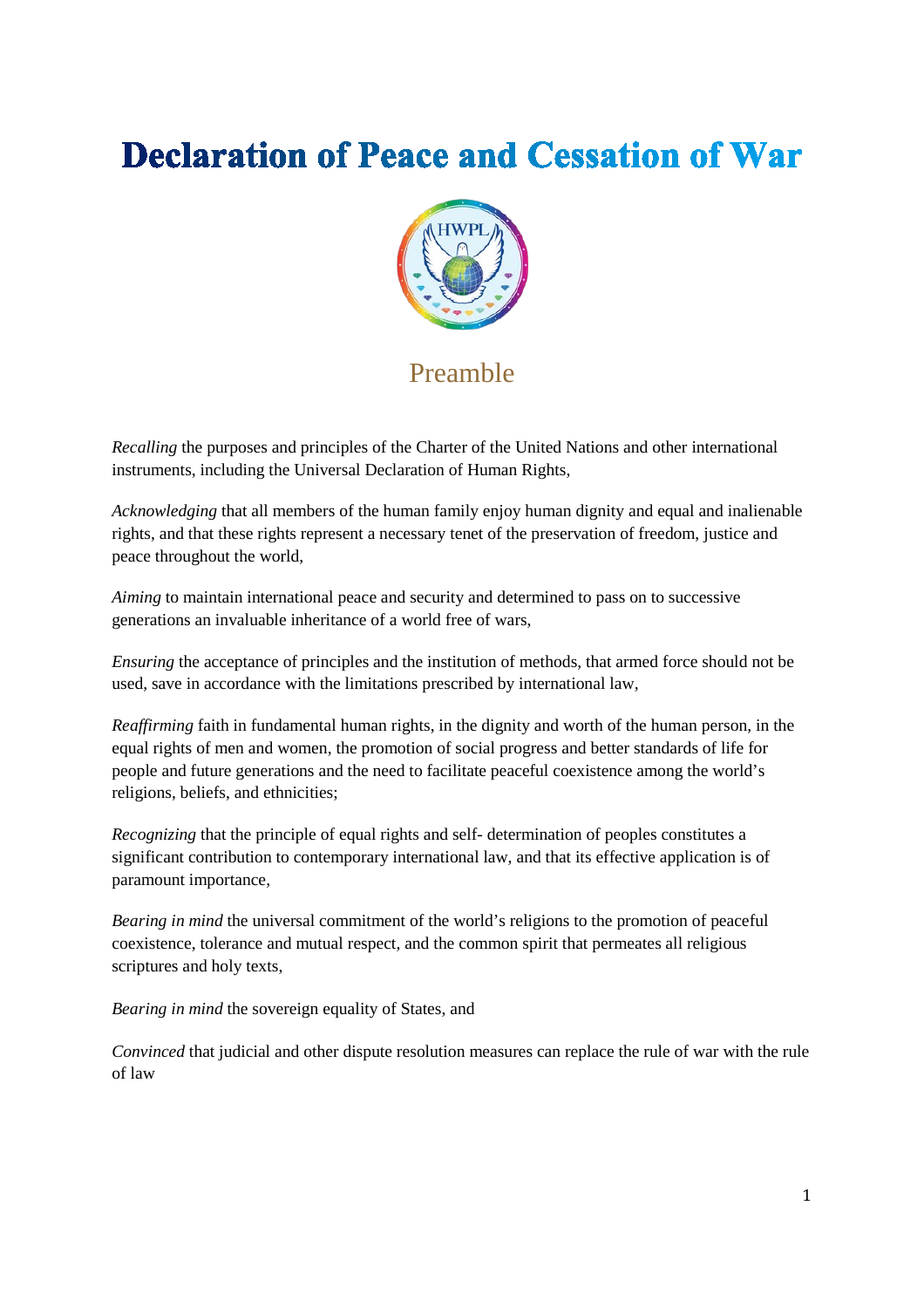#### **Call upon States**

to establish conditions under which justice and respect for the obligations arising from international law can be maintained, and

in accordance with the common spirit that permeates all religious scriptures, and the rules of international law, including fundamental rights guaranteed, to undertake to prosecute and sanction gross and systematic acts of violence undertaken in the name of religion

to bring about gradual disarmament of weapons of mass destruction and weapons capable of causing widespread and unnecessary suffering and weapons incompatible with international humanitarian law.

*The signatories to the present Declaration do hereby urge* that all efforts be made so that this Declaration is adopted and respected by all States.

#### Article 1

### **Prohibition of the threat or use of force**

- 1. States should solemnly reaffirm that they refrain from the use of force in all circumstances, save where permitted by international law, and should condemn aggression as constituting an international crime.
- 2. States should refrain in their international relations from the threat or use of military force against the territorial integrity or political independence of any State, or in any other manner inconsistent with the purposes of the United Nations Charter or international law in general.
- 3. States should prohibit any act or threat of violence, whatever its motives or purposes, that occurs for the advancement of an individual or collective criminal agenda.
- 4.States should abstain from interference in the internal con inflicts of other States.

#### Article 2

### **War potential**

1. States should cooperate with a view to the gradual global reduction of armament productio n.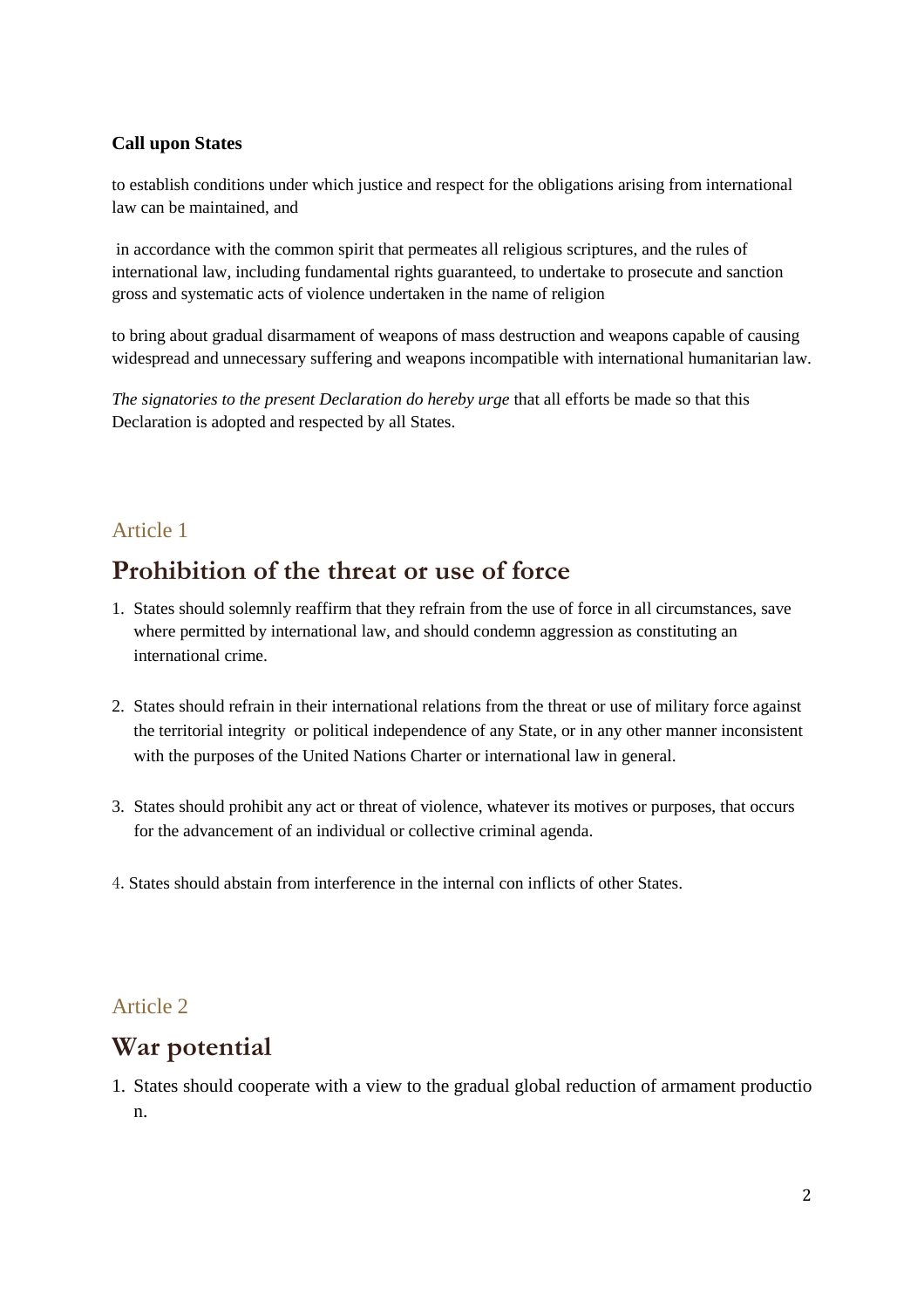- 2. States should not produce, assist in, encourage, or induce the production of weapons of mass destruction, *inter alia*, chemical, biological, and nuclear weapons, or weapons capable of causing indiscriminate or widespread and unnecessary suffering, or weapons incompatible with international humanitarian law.
- 3. States should take measures to ensure that existing weapons of mass destruction, weapons capable of causing widespread and unnecessary suffering and weapons incompatible with international humanitarian law are gradually dismantled or destroyed. States should cooperate in disarmament and the reduction of arms stockpiles, ideally under international supervision. Decommissioned weapons manufacturing facilities should be repurposed, so that they may serve purposes that are beneficial to humanity in general.
- 4. States should strive to reduce excessive standing armies and military bases.
- 5. States should cooperate to gradually diminish trade in weapons and attempt to reduce the flow of small arms to non-state actors.

#### Article 3

# **Friendly relations and the prohibition of acts of aggression**

- 1. In accordance with United Nations General Assembly Resolution 2625 (XXV), States sho uld develop friendly relations based upon respect for the principle of equal rights and selfdetermination of peoples, and should take appropriate measures to strengthen universal pea ce.
- 2. States have the duty to refrain from any forcible action that deprives peoples of their rights to selfdetermination.
- 3. States should condemn the illegal occupation of territory, resulting from the threat or use of force in a manner contrary to international law.
- 4. States should promote accountability by investigating alleged violations of international law, in particular, grave violation of the Geneva Conventions and their Additional Protocols, and should take measures to ensure that States, citizens and corporations do not contribute to the commission of violations of international law.
- 5. States should condemn, and should criminalize in their domestic law, the planning, preparation, initiation or execution, by a person in a position effectively to exercise control over, or to direct, the political or military action of a State, of an act of aggression which, by its character, gravity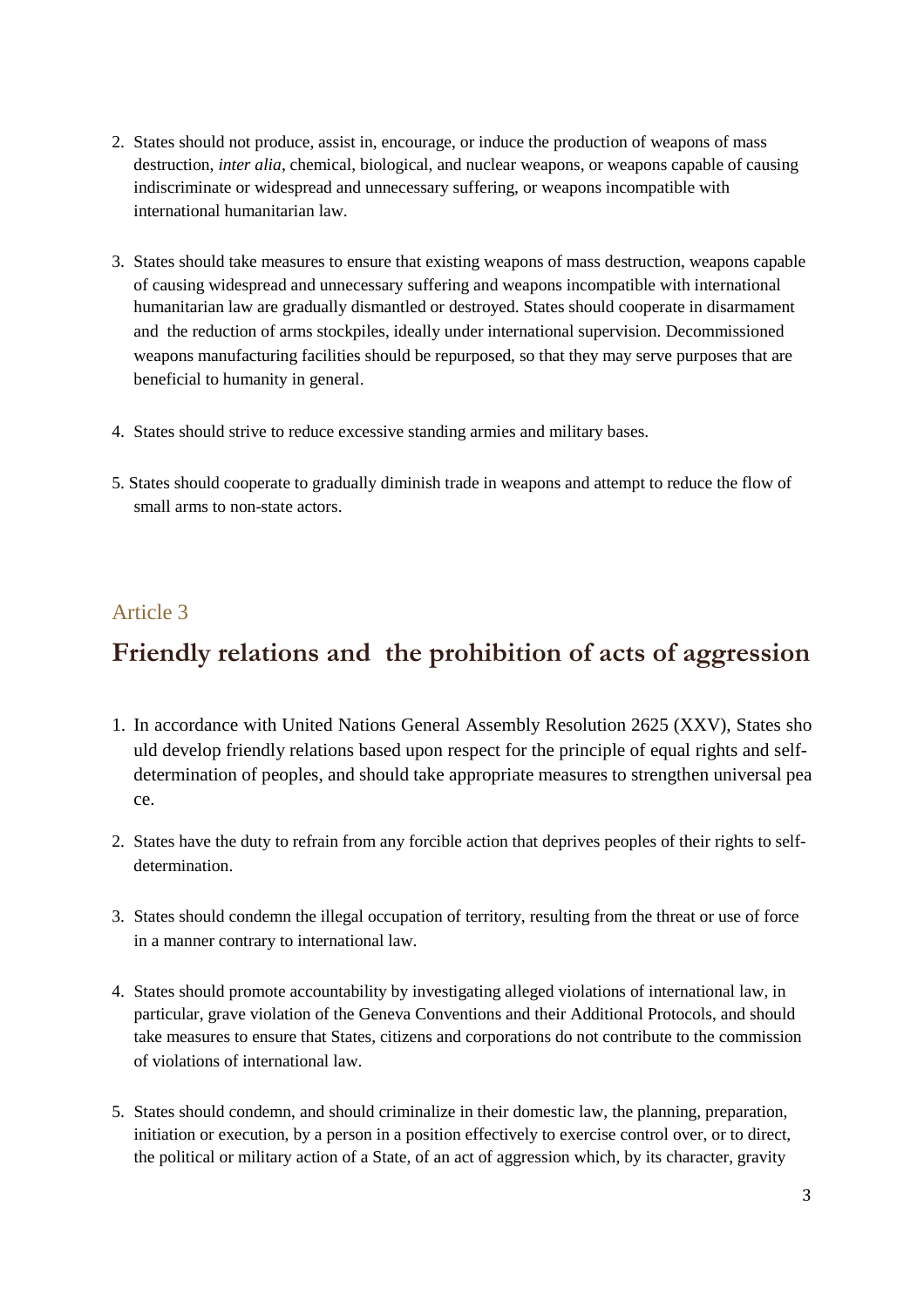and scale, constitutes a manifest violation of international law, thus amounting to a crime of aggression.

- 6. States should refrain from allowing their territories to be placed at the disposal of other actors, whether States or otherwise, to engage in armed forces against a third State.
- 7. States should bear in mind the principle of sovereign equality of States, and should seek to consult all other States, on the basis of reciprocal respect on issues that may relate to them in order to resolve and pre-empt disputes which may arise. This provision should apply without prejudice to human rights law and human dignity.

### Article 4

## **State boundaries**

- 1. In accordance with United Nations General Assembly Resolution 2625 (XXV), every State has the duty to refrain in its international relations from military, political, economic, or any other form of coercion aimed against the territorial integrity or political independence of any State, or in any other manner inconsistent with the purposes of the United Nations. It is without prejudice to instances when such forms of coercion may be lawfully applied, *inter alia*, to induce States to cease internationally wrongful acts, or when sanctioned by the United Nations Security Council.
- 2. Every State has the duty to refrain from the threat or use of force to violate the existing internationally recognized boundaries of another State, or as a means of resolving international disputes, including territorial and frontier disputes, in a manner inconsistent with international law.
- 3. Every State has the duty to refrain from any act of incitement, planning, preparation, initiation or commission of an act of aggression by a State, a group of States, an organization of States or an armed group or by any foreign or external entity, against the sovereignty, political independence and territorial integrity of any State.

### Article 5

## **Self-determination**

1. The duty of every State to refrain from the threat or use of force against the territorial integrity or political independence of any other State includes the duty to not engage in any action that would result in the dismemberment of any State, or force the secession or annexation of any territorial unit from that State.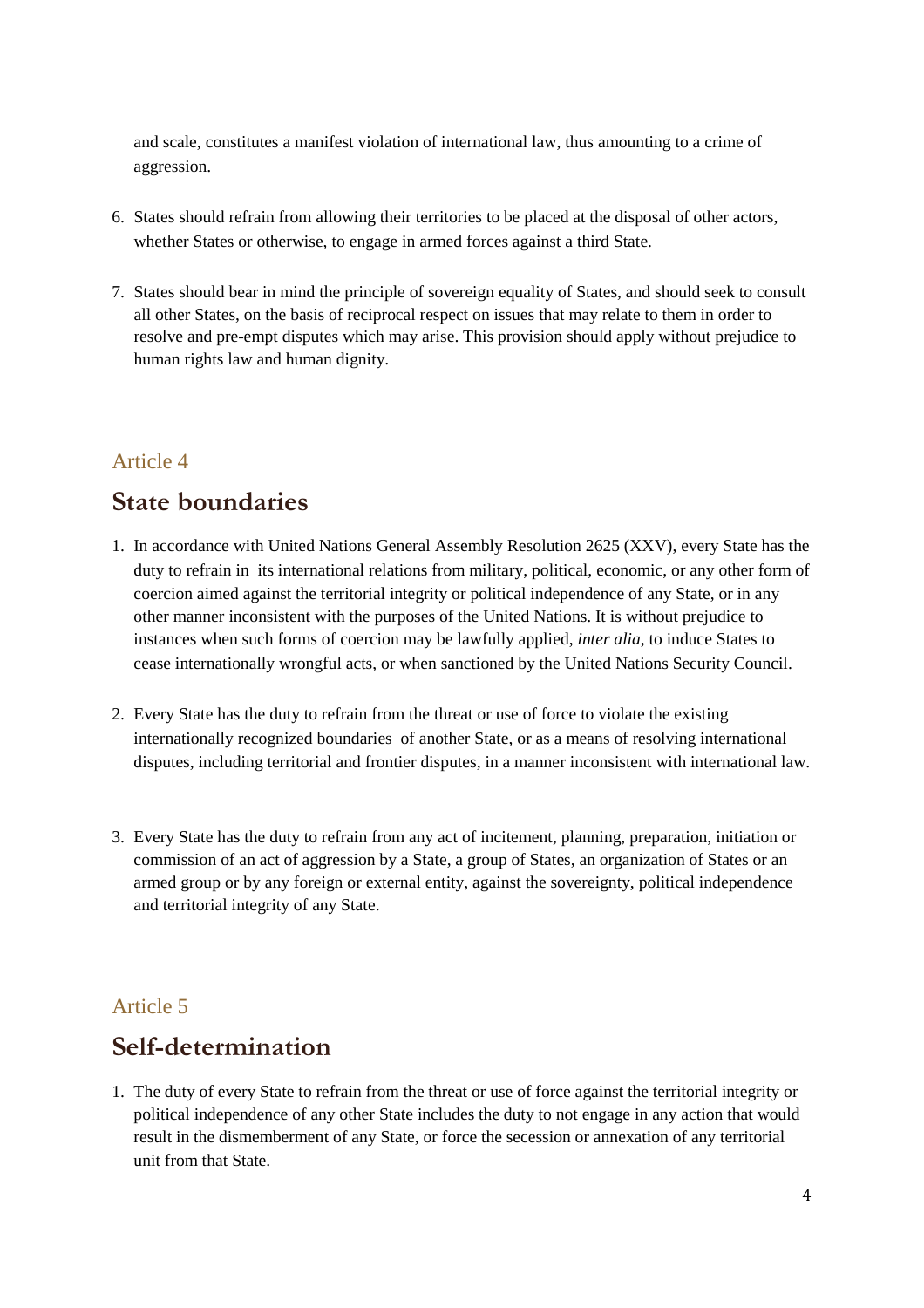- 2. Subject to the right to self-determination of peoples, States shall not engage in any intervention that seeks to divide or separate a State in a manner that is contrary to the rules of international law.
- 3. Every State has the duty to refrain from prematurely recognizing an entity that has purported to secede from another State, until such a time, as the latter entity has developed the necessary attributes, capacities and legitimacy to function as a State.
- 4. Subject to the provisions of the present article, States should encourage identifiable nation-states that have been divided by longstanding external or historical factors to engage in cooperation and dialogue. States should ensure that divided peoples are provided with their right to selfdetermination, including *inter alia*, measures which may result in unified government.
- 5. Any political system in which power is exercised in perpetuity by an individual or regime amounting to a manifest denial of the right to self-determination should be condemned.

#### Article 6

### **Dispute settlement**

- 1. States should recognize the obligation to settle their international disputes through peaceful means, including reference to the International Court of Justice, other judicial bodies, regional judicial arrangements, or through arbitration, mediation, conciliation, or other forms of alternative dispute resolution and in such a manner that international peace and security are not endangered. States should carry out any judgment or decision reached by a judicial body in good faith.
- 2. All States are encouraged to accept the compulsory jurisdiction of the International Court of Justice in accordance with Article 36, paragraph 2, of the Statute of the Court, without reservations, as a means of ensuring that disputes are settled peacefully and in accordance with international law.

#### Article 7

# **Right to self-defence**

1. Nothing in the present Declaration should be construed so as to impair the inherent right to individual or collective self-defence if an armed attack occurs against a State, until such time as the Security Council has taken measures to maintain international peace and security.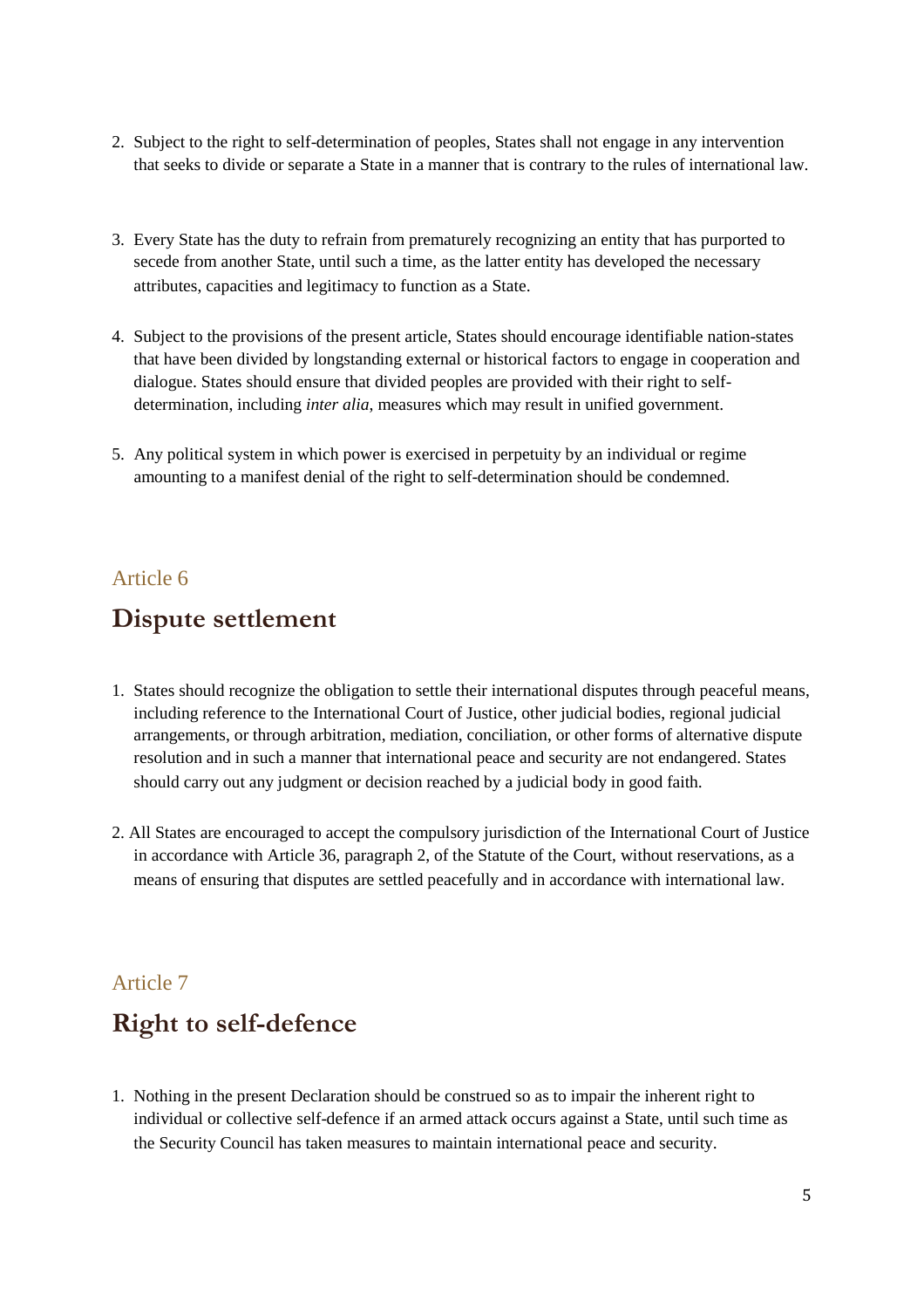2. Measures taken by States in the exercise of their right to self-defence should be immediately reported to the Security Council and should not, in any way, affect the authority and responsibility of the Security Council under the United Nations Charter to take, at any time, such action, as it deems necessary in order to maintain or restore international peace and security.

### Article 8

# **Freedom of religion**

- 1. States should unite to strengthen international efforts to foster a global dialogue for the promotion of a culture of tolerance and peace at all levels, based on respect for human rights and diversity of religions and beliefs.
- 2. States should activate and participate in systems to enforce and protect fundamental human rights, eliminating discrimination on the basis of religion or belief, and should refrain from and prohibit the usage of religion by governments, groups, or individuals in order to justify, or to incite acts of, violence against others. These systems should include, *inter alia*, judicial mechanisms.
- 3. States should foster religious freedom by allowing members of religious communities to pr actice their religion, whether publicly or in private, and by protecting places of worship an d religious sites, cemeteries, and shrines.

### Article 9

## **Religion, ethnic identity and peace**

- 1. States should engage in multilateral consultations to deal with situations where differences attributable to religion or ethnicity pose a threat to peace, so that necessary remedial action may be taken and to identify the root causes of a situation causing tension between different religious or ethnic groups, in order to adopt necessary measures to promote mutual understanding between the groups concerned.
- 2. States should take measures to ensure that religious belief or ethnic identity are not utilized as a pretext for gross and systematic acts of violence. In circumstances where individuals or groups perpetrate or assist in such acts in the name of their religion, States should take adequate measures that lead to the prosecution and punishment of such activities.